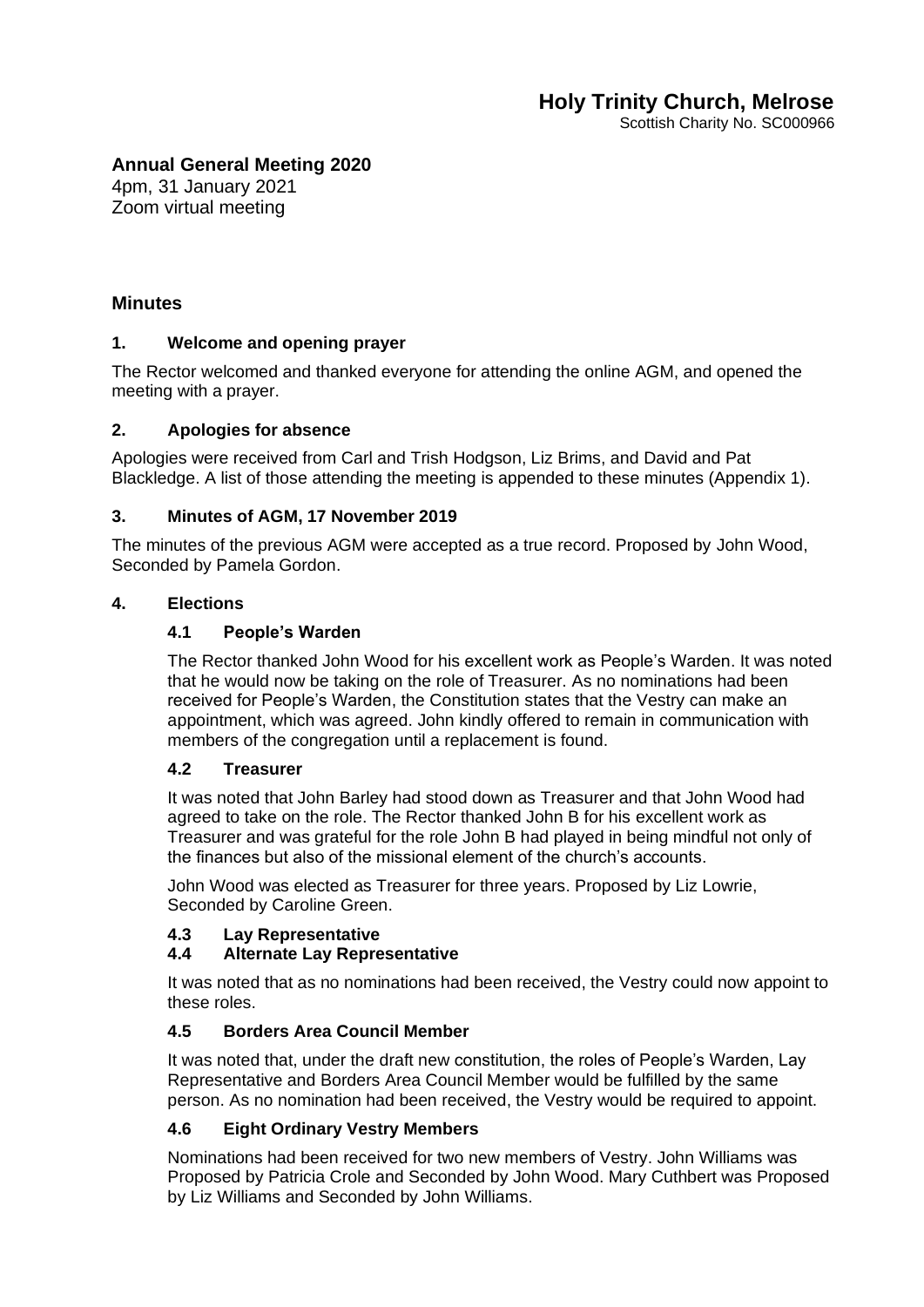The Rector explained that new Vestry members were needed to ensure that we remain quorate but that these could be temporary while the new constitution is finalised, which will reduce the number of members from 19 to 12.

Margaret Jackson, Pamela Gordon, Mervyn Anthony and Caroline Green kindly agreed to ioin the Vestry for six months. This was agreed.

The draft constitution will become a priority for Vestry and two Zoom meetings will be held to consult with the congregation on the changes before it is presented to the Bishop.

## **4.7 Committee members**

The need for new committee members was noted. This would be discussed at the next Vestry meeting.

## **5. Draft Annual Accounts**

Copies of the annual accounts, and a short, explanatory video by the Treasurer, were made available before the meeting.

The Treasurer explained that the accounts were as good as could be expected given the difficulties of the previous year. Costs have been cut as far as possible to offset the loss in income.

John Barley explained that new signatories would be required as a new Treasurer had been appointed. The new signatories proposed for the church would be John Wood (new Treasurer) and John Williams.

The accounts and proposals were approved. Proposed by Ross Thompson; Seconded by Carey Coombs.

## **6. Draft annual budget**

The draft annual budget was presented and it was noted that the down-turn had not been as bad as predicted for the church. The diligence of the Treasurer and generosity of the congregation had helped offset a larger deficit. It was noted that the budget contained a proposal to spend on new AV equipment for the church to enable the live-streaming of services and other events. This would continue to support current and new members of the congregation who could not attend the church in person, now and in the future.

The draft annual budget was approved. Proposed by Mervyn Anthony; Seconded by Sue Coombs.

# **7. Appointment of Independent Examiner of Church Accounts**

Alexander Storie was approved as the Independent Examiner of the Church Accounts.

### **8. Rector's Report**

The Rector introduced his report by recognising the difficulties posed by the previous year in progressing any of the matters agreed at the previous AGM. However, he encouraged the congregation to continue to be bold and inventive during this difficult time, and continue with their tenacity, inventiveness and compassion. He particularly recognised the efforts of those involved with delivering the various elements of the online services: Chris Achenbach, Claire Taylor, Margaret Pedersen, Claire Nicholson, Liz Williams and Mervyn Anthony.

In terms of pastoral care, the Rector particularly thanked Liz Brims, Ed Creaney, Liz Williams and John and Jane Barley. The Vestry and committee officers were also thanked for ensuring that day-to-day matters continued to be actioned.

Going forward, the Rector suggested that we consider how we do what God wants in terms of looking after one another and finding others who need what we have at Holy Trinity. The online services continue to be well attended – approx. 150 households per week – but we also need to consider, develop and deliver other strands of our mission that draw people in and deepen their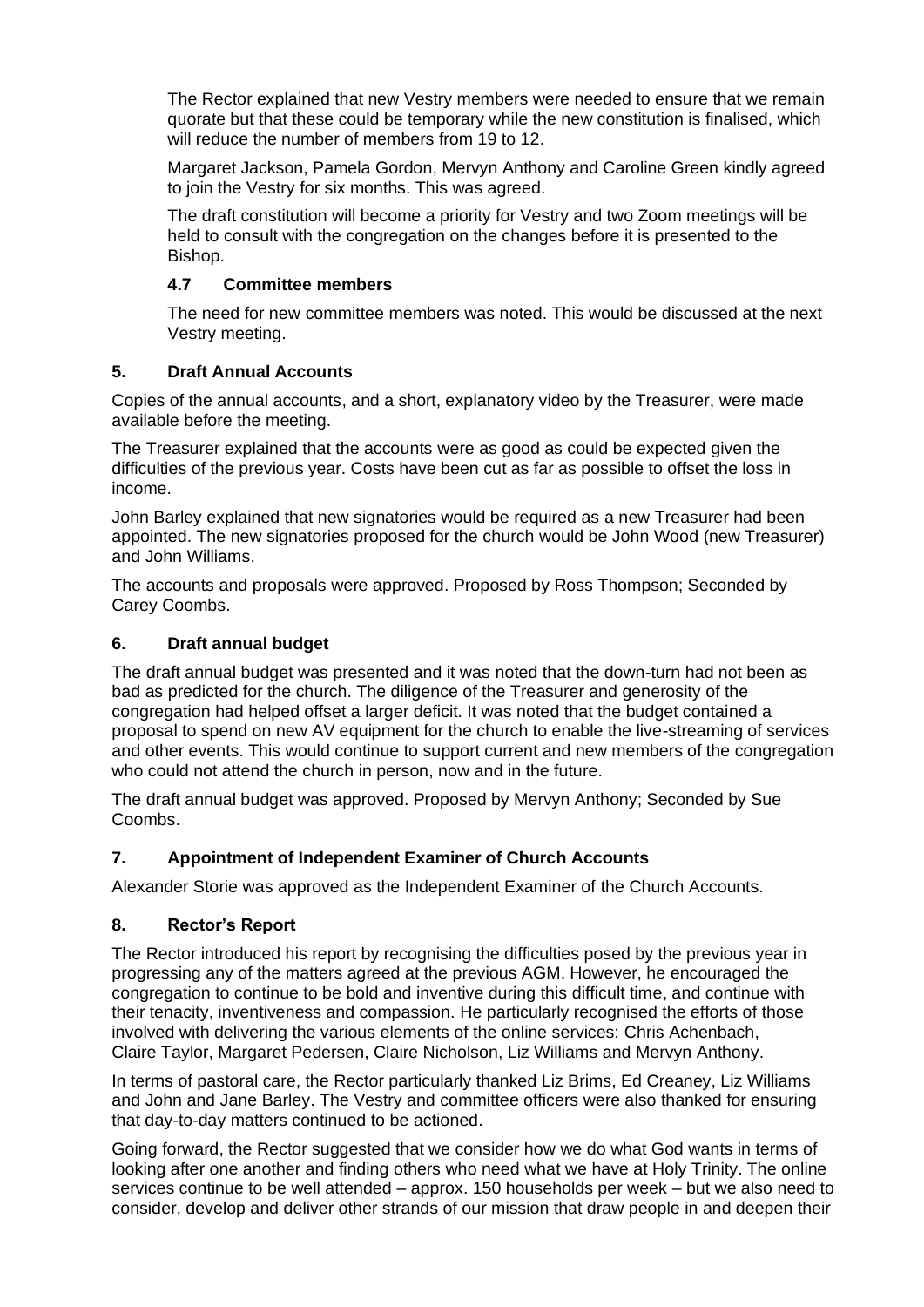spirituality. One of the things that had proved useful was the leaflet drop to all households in the area explaining who we are and that they can contact us for help. This, and the foodbank, had helped build 'capital' for Holy Trinity in our local communities.

The online service community was discussed further. Additional actions around the Sunday service, such as an online giving link were noted, and that the 'coffee time' videos and new Friday morning Zoom prayers had been welcomed. New 'stepping stones' such as some form on online bible study were being developed. It was noted that the Vestry continued to consider communications and new forms of online engagement for the future.

In closing, the Rector gave his grateful thanks to his wife and son for their invaluable support and help during lockdown.

## **9. Other committee reports**

All sub-committee and other reports were noted. They had been made available prior to the meeting.

### **10. Any other business**

There was no other business.

### **11. Closing prayer**

The meeting closed with a prayer and The Grace.